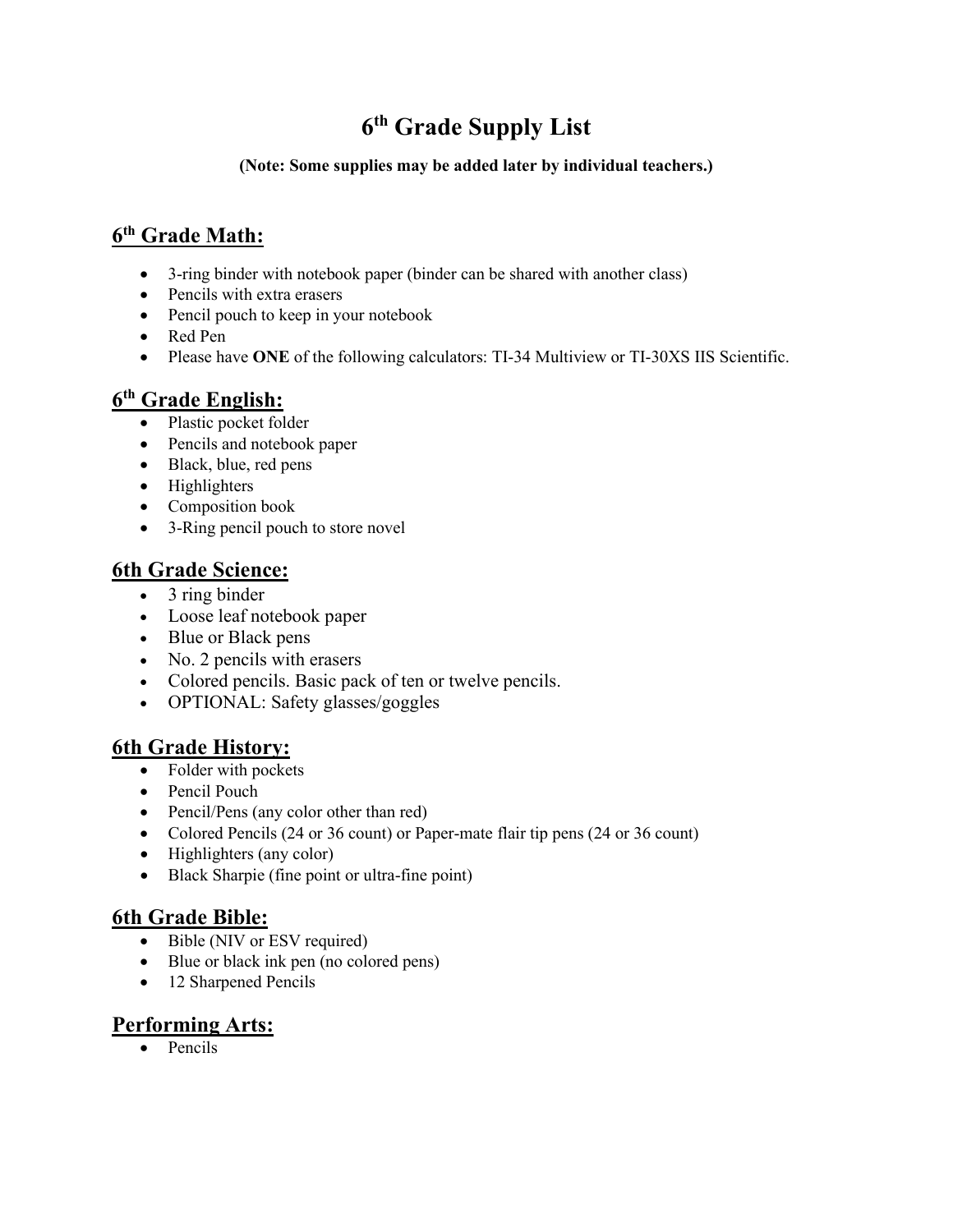### **Visual Arts:**

- Sketchbook
- Pack of regular #2 Pencils
- Large Pink Eraser
- 2 pack black extra fine point sharpies
- Pencil pouch or box
- 1 Box of Crayola colored pencils
- 1 Box of BROADLINE Crayola markers (variety pack)

# **Band:**

- Pencils
- Instrument in good working order
- Appropriate sticks, reeds, or oils

### **Computer:**

• Pair of earbuds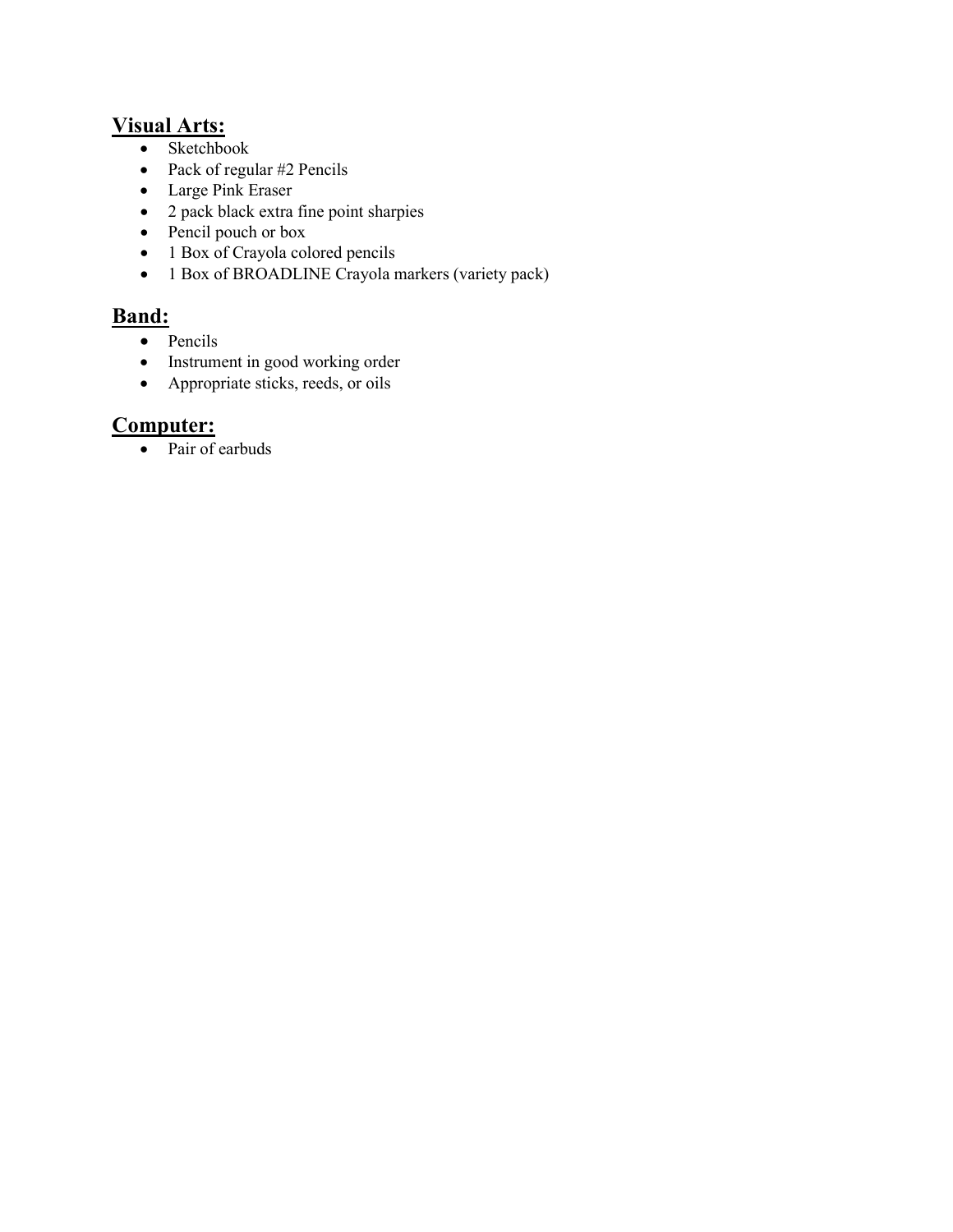## **7th Grade Supply List**

#### **(Note: Some supplies may be added later by individual teachers.)**

# **7th Grade CP Math:**

- 3-ring binder with notebook paper (can share binder with another class)
- Pencils with extra erasers
- Red pen
- Pencil pouch to keep in your notebook
- Please have ONE of the following calculators: TI-34 Multiview or TI-30XS IIS Scientific. Please write your FIRST and LAST name in SHARPIE on both the calculator and the cover.

### **7th Grade Accelerated Math:**

- 3-ring binder (may share with another class)
- Notebook Paper
- Graph paper
- Pencils
- Erasers
- Pencil Case
- Please have ONE of the following calculators: TI-34 Multiview or TI-30X IIS Scientific. Please write your FIRST and LAST name in SHARPIE on both the calculator and the cover.

### **7th Grade Honors Algebra I:**

- 3 ring binder (can be shared with other subjects)
- Notebook paper
- Graph paper
- Pencils
- Pencil Case
- Eraser
- Please have **ONE** of the following calculators: TI-334 Multiview or TI 30X IIS Scientific. Please write your FIRST and LAST name in **SHARPIE** on both the calculator and the cover.

### **7th Grade English:**

- Plastic pocket folder
- Pencils and notebook paper
- Black, blue, red pens
- Highlighters
- Composition book
- 3-Ring pencil pouch to store novel

### **7th Grade Science:**

- 3 ring binder
- Loose leaf notebook paper
- #2 Pencils with erasers
- Colored pencils
- Pens (black/blue ink only)
- Optional: Safety Goggles/Glasses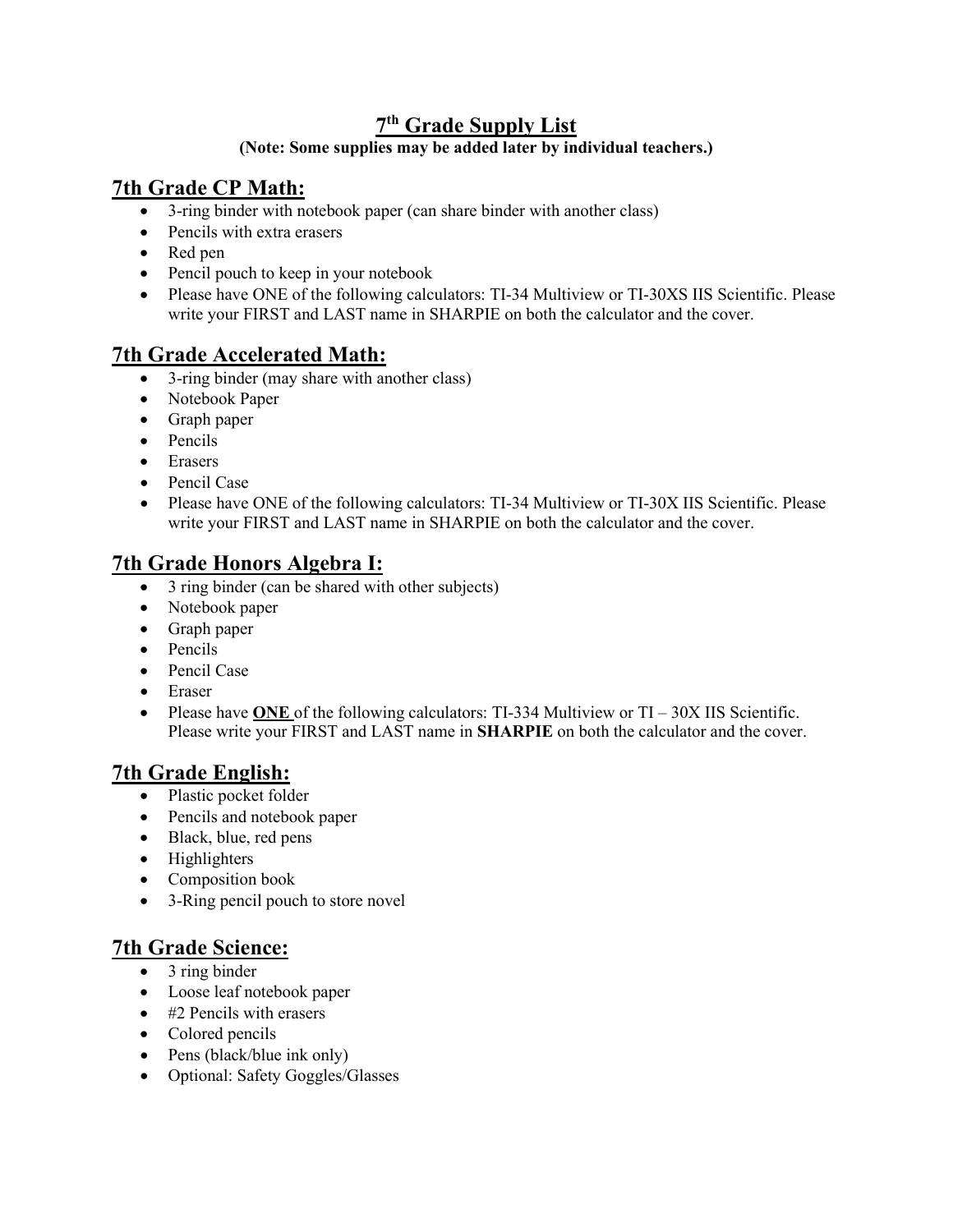# **7th Grade Spanish:**

- Pens or pencils
- 1 inch binder or folder for storing paper
- Notebook Paper
- Earbuds/headphones for audio exercises

# **7th Grade History:**

- Folder with pockets
- Pencil Pouch
- Pencil/Pens (any color other than red)
- Colored Pencils (24 or 36 count) or Paper-mate flair tip pens (24 or 36 count)
- Highlighters (any color)
- Black Sharpie (fine point or ultra-fine point)

# **7th Grade Bible:**

- Bible (NIV or ESV required)
- Blue or black ink pen (no colored pens)
- 12 Sharpened Pencils

# **Performing Arts:**

- 3 ring binder with paper
- Pencils

# **Visual Arts:**

- Sketchbook
- Pack of pencils (not mechanical)
- Large Pink Eraser
- 2 pack of black extra fine point Sharpies
- Pencil pouch or box
- 1 Box of Crayola colored pencils
- 1 Box of BROADLINE Crayola markers (variety pack)

# **Band:**

- Pencil
- Appropriate sticks, reeds, or oils
- Instrument in good working order

### **Computer:**

• Pair of corded earbuds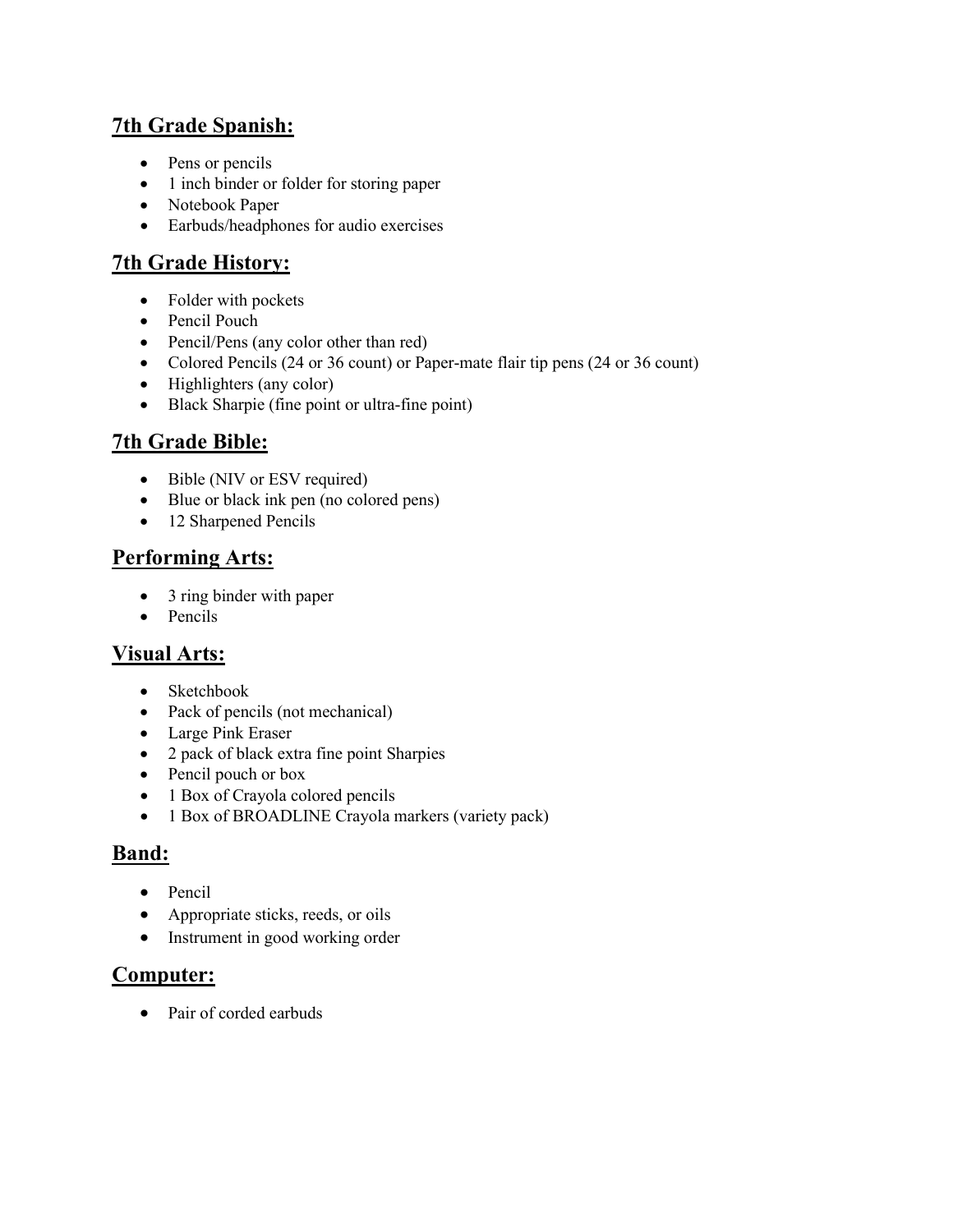# **8th Grade Supply List**

**(Note: Some supplies may be added later by individual teachers.)**

### **8th Grade Pre-Algebra:**

- 3 ring binder (can be shared with other subjects)
- Notebook paper
- Graph paper
- Pencils
- Pencil Case
- Eraser
- Please have **ONE** of the following calculators: TI-34 Multiview or TI-30X IIS Scientific. Please write your FIRST and LAST name in **SHARPIE** on both the calculator and the cover.

# **8th Grade Honors Algebra I:**

- 3 ring binder (can be shared with other subjects)
- Notebook paper
- Graph paper
- Pencils
- Pencil Case
- Eraser
- Please have **ONE** of the following calculators: TI-34 Multiview or TI 30X IIS Scientific. Please write your FIRST and LAST name in **SHARPIE** on both the calculator and the cover.

# **8th Grade College Prep and Honors English:**

- Plastic pocket folder
- Pencils and notebook paper
- Black, blue, red pens
- Highlighters
- Composition book
- 3-Ring pencil pouch to store novel

# **8th Grade College Prep and Honors History:**

- 3 ring binder
- Notebook paper
- Pens and pencils

### **8th Grade Bible:**

- Bible (NIV required)
- Notebook Paper
- Pens (black or blue ink only)
- Pencils